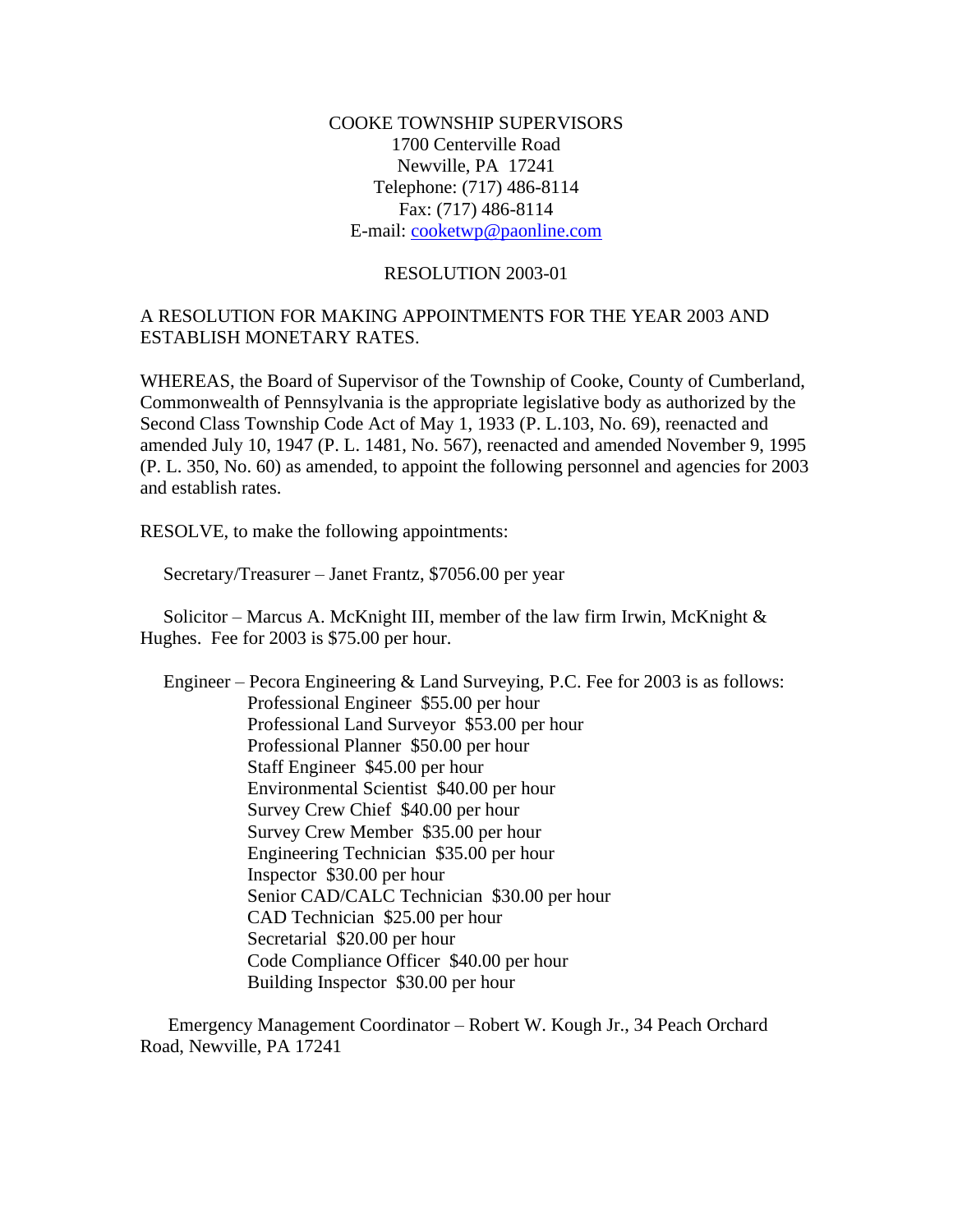SEO – Jonathan E. W. Reisinger, Box 253, Plainfield, PA 17081. Rates established under Resolution 30-2000.

| <b>Installation of New Sewage System</b>                   | \$330.00 |
|------------------------------------------------------------|----------|
| Includes: Initial Application Fee                          | \$70.00  |
| <b>Percolation Test</b>                                    | \$170.00 |
| Does not include digging of Perc Holes                     |          |
| Review design/Issue Permit                                 | \$45.00  |
| Final Inspection                                           | \$45.00  |
| Sewage System Repair Fees                                  |          |
| Repair Permit                                              | \$130.00 |
| Repair or Replacement                                      | \$130.00 |
| <b>Other Permit Fees</b>                                   |          |
| Permit Fee for holding tanks/privy                         | \$80.00  |
| Permit Fee for Cabin Inspection                            | \$50.00  |
| Permit Fee for Recycling, Incinerating, Composting toilets |          |
|                                                            | \$80.00  |
| Consultation Fee (Hourly Rate)                             | \$30.00  |

Alternate SEO – Thomas Shelly, 122 W. Market St., McConnelsburg, PA 17233

 Fire Protection – Penn Township Volunteer Fire Co., Robert W. Kough Jr., Fire Chief & Citizen's Fire Co. of Mt. Holly Springs.

Bank Depository – Orrstown Bank, Stonehedge Plaza, Carlisle, PA 17013

 Insurance – PIRMA, H.A. Thompson Co. 961 Pottstown Pike, Chester Springs, PA 19425

 Roadmaster/Laborer – Clifford Zea, 12.82 per hour. Due to illness Temporary Roadmaster Carl W. Jones III, \$10.25 per hour.

Laborer – Merle Sennett, \$10.76 per hour

Laborer – Donald Kutz \$12.82 per hour

 Planning Commission Members are: Andre Weltman, Diane Batt, Bill Jones, Sam Sangialosi & Carol Jones

 Supervisors Pay: Sangialosi \$150.00 per month, Mowery \$150.00 per month, and Jones \$150.00 per month

 Working Supervisors Sangialosi, \$10.02 per hour and Jones \$10.25 per hour as established in 2002 by the Township Auditors.

 \$.35 per mile reimbursement for use of private vehicle on township business for township employees.